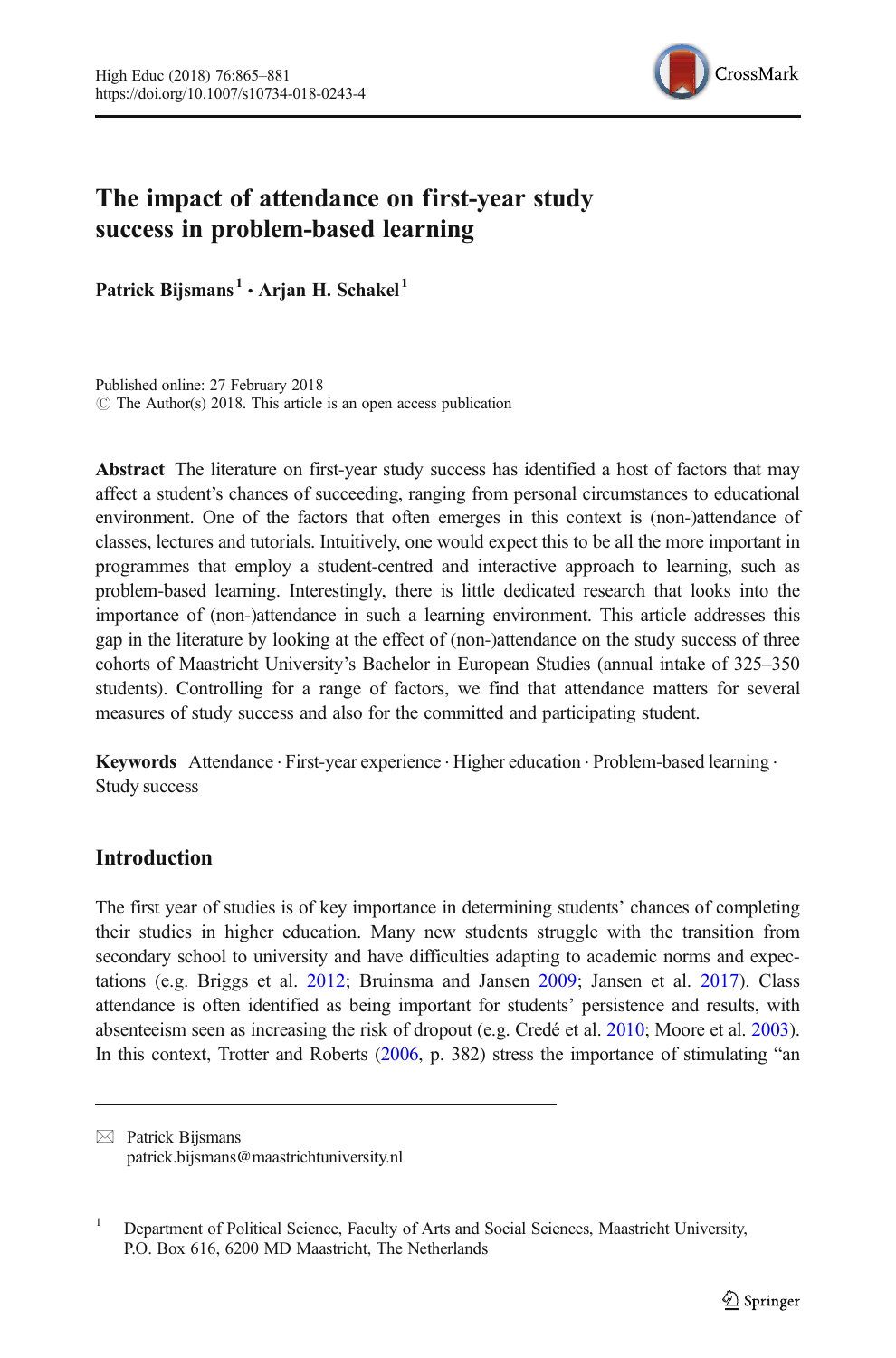ethos of attendance" as key in terms of integrating first-year students into academia (cf. Rau and Durand [2000\)](#page-15-0).

In Dutch higher education, the first year is of particular importance. Students generally have to pass a minimum number of credits to be able to continue into the second year of their studies, the so-called binding study advice (BSA). This also applies to students enrolled in Maastricht University's Bachelor in European Studies (BA ES). This programme revolves around problem-based learning (PBL). Active student engagement is key to the success of PBL and, hence, one could argue that attendance is deemed to be crucial for effective student performance in PBL-based programmes (cf. Loyens et al. [2012,](#page-15-0) p. 419; Maurer [2015](#page-15-0), p. 372).

Interestingly, despite an ample body of literature on attendance and study success, there is hardly any specific research into the PBL context (one exception: van Berkel and Schmidt [2000](#page-16-0)). Scholars appear to assume that attendance matters in PBL, just like it is common to assume that participation matters in such an environment. However, in practice these assumptions do not always hold. For instance, Remedios et al. [\(2008\)](#page-15-0) show that silent students in active learning environments may still learn. Moreover, with the premises of PBL not always being uniformly applied in practice (Moust et al. [2005\)](#page-15-0), there is a need to further study PBL practice, including the impact of attendance on study success.

Our research is aimed at addressing this gap in the literature. By assessing in how far students' (non-)attendance matters for first-year study success in the BA ES, we explore the question whether and to what extent attendance matters in a PBL teaching and learning environment.<sup>1</sup> This article starts with a discussion of the literature on transition and firstyear experience and on the importance of attendance for study success. Next, we will shortly introduce the BA ES. This is followed by an overview of our research design. Subsequently, we will present our findings, which, as we will show below, suggest that attendance is even more important than expected.

#### Transition and first-year experience

The start of an academic career is challenging, with the transition from secondary school to university seen as an important phase (Coertjens et al. [2017;](#page-15-0) Kyndt et al. [2017\)](#page-15-0) and the first year in higher education perceived as being especially "crucial" (Brahm et al. [2017\)](#page-15-0). In the words of Bruinsma and Jansen [\(2009](#page-15-0), pp. 100–101), "[t]he first year is especially important as it serves as an orientation to the remainder of the study and selects those students who are willing to persist". The range of factors that comes into play when transitions from secondary school to university and first-year study success are concerned is broad. Individual student characteristics such as age, gender, motivation, personality, secondary school performance and study skills play a role, as do issues related to the programme of study, such as curriculum design, educational environment, induction activities and social integration (e.g. Briggs et al. [2012](#page-15-0); Trautwein and Bosse [2017](#page-16-0); Trotter and Roberts [2006](#page-16-0)).

With governments aiming for greater access to higher education, while simultaneously requiring increased retention and completion, universities have to explore ways in which to

<sup>&</sup>lt;sup>1</sup> We focus on the cohorts of 2012/2013, 2013/2014 and 2014/2015 for which a total of 1059 students were enrolled. We focus on a group of 650 students, excluding students who did not show up at all, dropped out during the academic year or did not participate in all examinations. In the analyses presented below, we further narrow down the group of 650 students to 548 students who passed the threshold of earning at least 42 out of 60 ECTS and 326 students who, additionally, attended the minimum required meetings for each course of the first year.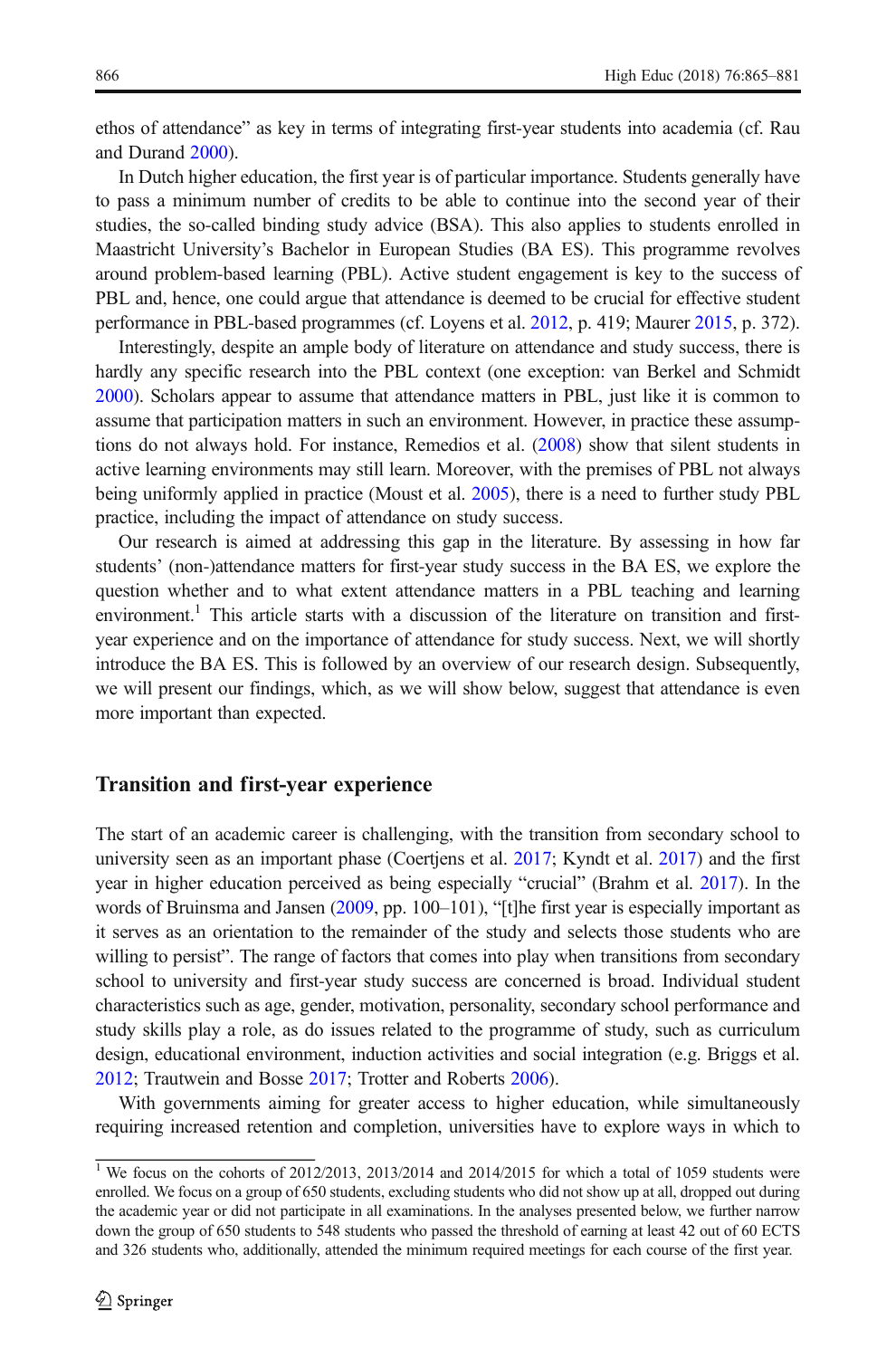ease transition and enhance first-year experience. Even though there are external factors beyond the control of universities (Leveson et al. [2013](#page-15-0)), they can take steps to create an environment in which students' chances of persisting increase. For instance, researchers have stressed that being part of a community is important for students to do well at university—this concerns both academic and social integration (e.g. Tinto [1997](#page-16-0); Wilcox et al. [2005;](#page-16-0) Zhao and Kuh [2004\)](#page-16-0). As such, fostering a supportive academic and social environment can increase students' belief in their own capacities and can help keep them motivated and engaged (Brahm et al. [2017](#page-15-0); Korhonen et al. [2017;](#page-15-0) Tinto [2017\)](#page-16-0).

Jansen and Suhre [\(2010\)](#page-15-0) argue that an active learning environment is important for students' persistence, especially in their first year. Similarly, Tinto ([2017](#page-16-0), p. 263) argues that for students to see the relevance of topics and subjects, it is worth exploring the opportunities offered by "problem and project-based pedagogies that call for students to apply what they are learning to address meaningful problems". Indeed, active learning environments such as PBL, which are usually characterised by closer interaction with and between peers and academic staff, provide a community and give context to learning. PBL is a student-centred approach that presumes self-directed learning and relies on an active construction of knowledge in the context of specific problems. Learning is a collaborative process in which students discuss problems and literature, and exchange ideas and arguments (e.g. Loyens et al. [2012;](#page-15-0) Maurer [2015](#page-15-0)). Attending PBL tutorials as such may help induce a feeling of community, even when a student does not actively take part in discussions (Remedios et al. [2008](#page-15-0)).

#### Attendance and study success

Among the factors that often reoccur in research on first-year study success is attendance and non-attendance. Jansen and Suhre [\(2010\)](#page-15-0) consider attending classes crucial for students to succeed. Similarly, Georg [\(2009,](#page-15-0) p. 657) notes that "limited class attendance" is one of the characteristics of students who might not persist. This perceived influence of attendance on study success is also reflected in a dedicated body of research.

Some question the effects of attendance on study results. For instance, in their study on the importance of attendance for academic performance of second-year medical students, Eisen et al. [\(2015](#page-15-0)) conclude that not attending active and engaged learning sessions had no negative effects on results. However, many other studies have concluded that there is a clear relationship between attending or not attending classes and study results (Bevitt et al. [2010](#page-14-0); Moore et al. [2003;](#page-15-0) Woodfield et al. [2006\)](#page-16-0). Most of these studies tend to look at one undergraduate programme, but Newman-Ford et al. ([2008](#page-15-0)) studied the impact of attendance on results of first-year students in four undergraduate programmes at the University of Glamorgan and found significant effects in nearly every course in these different programmes.

Several studies have commented on the fact that attendance may also be linked to other forms of motivation and commitment (e.g. Gump [2005;](#page-15-0) Marburger [2001\)](#page-15-0). Attendance has, for instance, been described as a "broad measure of active engagement" (Gracia and Jenkins [2002\)](#page-15-0) and of "commitment to PBL" (van Berkel and Schmidt [2000](#page-16-0)). Yet, other scholars have argued that the effects of (non-)attendance appear to be independent of factors such as students' ability. For instance, based on a study of attendance and study results of students in undergraduate economics classes at three universities, Romer ([1993](#page-16-0)) discerned a statistically significant relation between attendance and results, even when controlling for other possible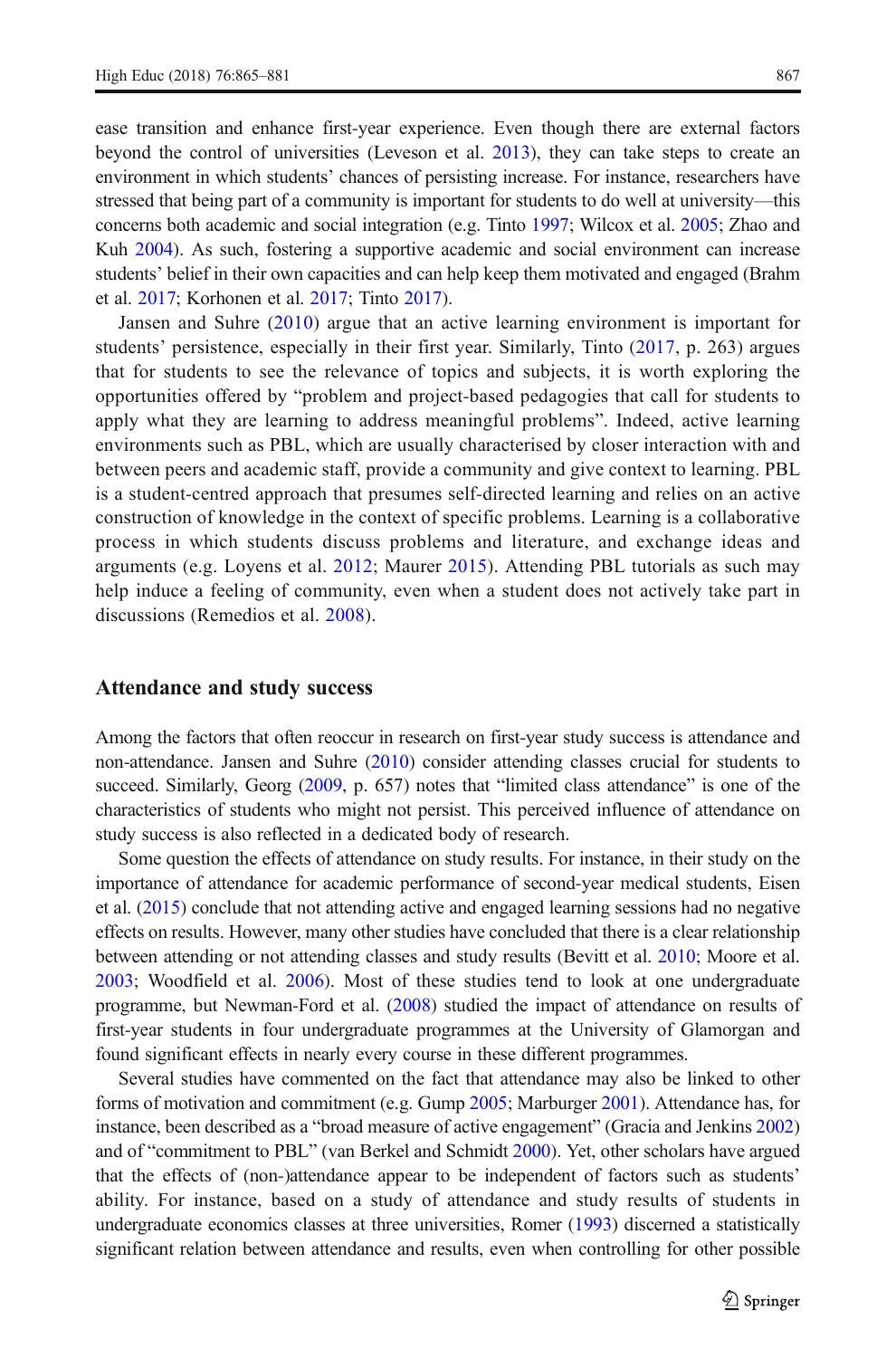factors—including motivation, which he took into account by also only looking at students who completed all course work (cf. Durden and Ellis [2003](#page-15-0)). A similar point is made by Woodfield et al. ([2006](#page-16-0)), who argue that the effects of (non-)attendance appear to be independent of factors such as students' ability. Finally, Credé et al. [\(2010\)](#page-15-0) look at different models which may explain this relationship in their meta-study on the influence of attendance on study results. The authors argue that the "unique effects model", in which there is a strong relationship between attendance and grades with only a weak role for student characteristics, offers the best explanatory value and that "the benefits of better attendance in college classes are likely to be substantial." (p. 286).

Studying the impact of attendance is important because it can inform policy decisions regarding rules, regulations and curriculum design in higher education. One of the key points of debate concerns the question whether or not higher education institutions should intervene on matters related to attendance, for instance by setting minimum attendance requirements. Studies report that students do not object to interventions; they actually perceive them as a sign that university cares about them (Bevitt et al. [2010](#page-14-0); Bowen et al. [2005](#page-14-0)). Yet, scholars are not always keen on such measures. St. Clair ([1999\)](#page-16-0) has argued against compulsory attendance. She believes that existing studies do not provide enough justification for such policies, also because they would ignore other factors that influence study success. Instead, she argues that students should want to attend, instead of being forced to. This way they feel in control and will be better motivated. St. Clair's emphasis on enjoying learning and feeling responsible certainly would be more in line with the basic premises of active learning environments such as PBL.

## Problem-based learning in the BA ES

The aforementioned challenges and issues have also been at the centre of debate in Dutch higher education, including in relation to Maastricht University's BA ES, the focus of the current study. This 3-year, interdisciplinary undergraduate programme focuses on Europe in its broadest sense, including European integration, cultural and religious fault lines and European history. Courses are jointly developed and taught by an international staff team, representing several disciplinary backgrounds. Due to the fact that the programme is fully taught in English, it attracts students from all over Europe and even from outside Europe.

As Jansen et al. ([2017](#page-15-0)) show, such a diverse and international student body creates additional challenges as far as academic and social integration is concerned. In order to address such issues, the BA ES introduced a "Matching" intake procedure, an enhanced induction for new students and a revised mentor programme from 2011 onwards (Bijsmans and Harbers [2014](#page-14-0)). In addition, just like other programmes at Maastricht University, from its inception in 2002 the BA ES curriculum has been shaped in accordance with the principles of PBL, with learning usually taking place in small groups of maximum 15 students (Maurer [2015](#page-15-0); Maurer and Neuhold [2014\)](#page-15-0).

Moust et al. ([2005](#page-15-0)) argue that throughout the years, PBL has seen an "erosion" of its original premises, including decreasing student engagement with the pre-discussion, increasing group size and course coordinators that prescribe literature. One related issue concerns students' attendance and participation, which are considered to be of key importance for a fruitful PBL learning community (e.g. Loyens et al. [2012,](#page-15-0) p. 419). In the words of Maurer ([2015](#page-15-0), p. 372), "PBL builds upon collaborative learning by assuming that deliberation and discussion advance knowledge and understanding".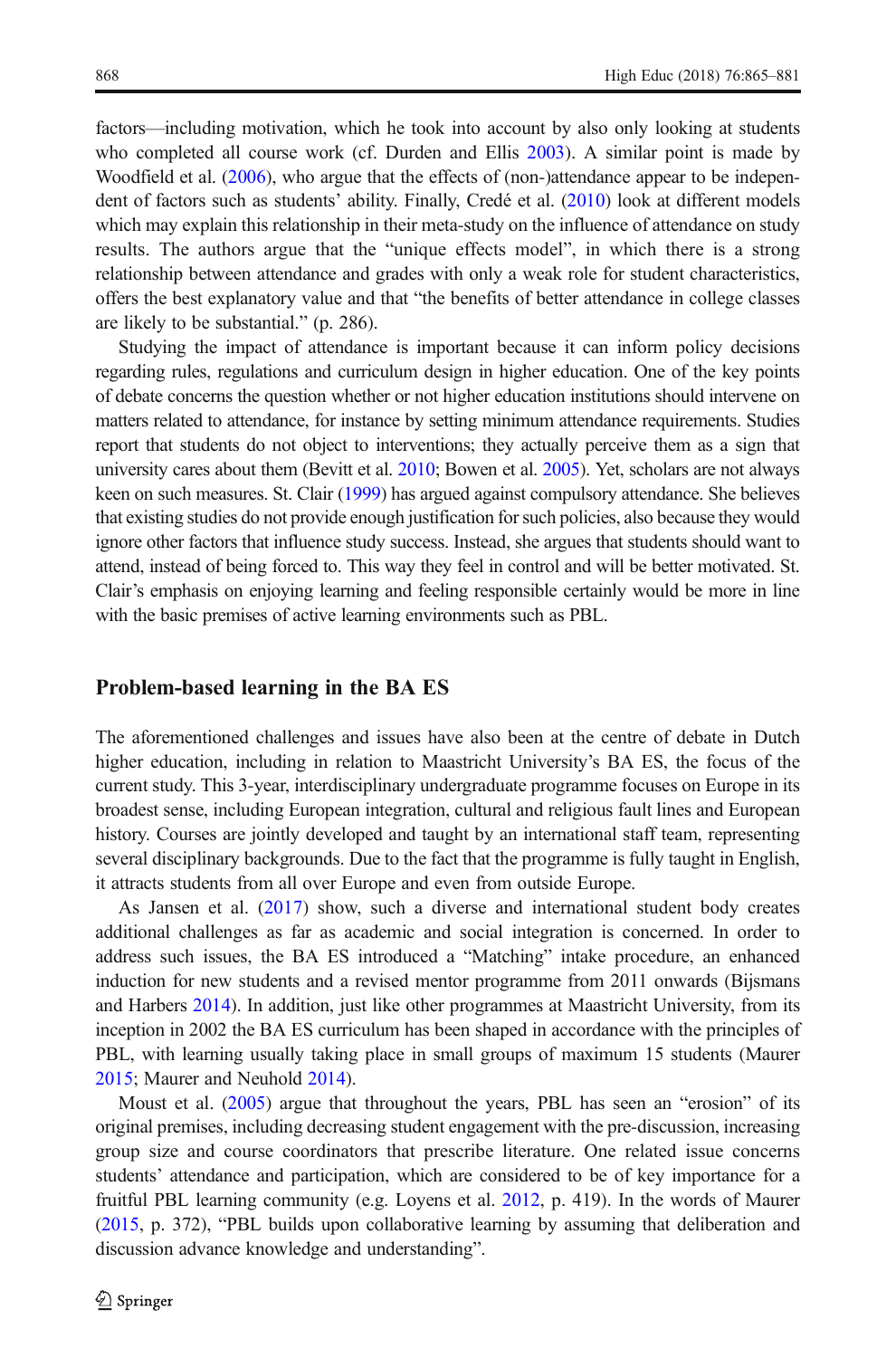Also within the BA ES' home Faculty of Arts and Social Sciences (FASoS), there have been several discussions on the role of attendance. The BA ES has always employed minimum attendance requirements, but questions have been raised about the resulting administrative requirements and about the suitability of attendance rules in a PBL environment that stresses self-responsibility. Our research was partially inspired by these discussions, which often were opinion-driven, rather than evidence-based. In addition, while educational scientists have done research into the matter, there is hardly any research on the impact of (non-)attendance in active learning environments, in general, and PBL, in particular (Bevitt et al. [2010,](#page-14-0) p. 8; Eisen et al. [2015](#page-15-0), p. 814). We seek to contribute to this debate by looking at the impact of attendance in PBL in the BA ES and purposefully broaden the definition of study success by looking at three indicators, namely passing the BSA threshold, obtained ECTS (European Credit Transfer System) and GPA.

#### Research design

While most studies are small in terms of their design (for an exception, see Newman-Ford et al. [2008](#page-15-0)), our research is aimed at assessing the importance of (non-)attendance on the study success of first-year BA ES students of three cohorts (2012/2013, 2013/2014, 2014/2015). The main reason for focussing on these cohorts is that the students in question have all had to complete the aforementioned Matching procedure, which is aimed at helping prospective students make the right study choice. Among other things, this procedure stimulates reflection about motivation to study European Studies. Data have been anonymised to avoid potential privacy issues.

Study success in our research takes two forms. First and foremost, it concerns retention. Consequently, the first question addressed in this paper asks whether we can discern differences in course attendance between students who passed the BSA threshold—42 or more ECTS—required to continue their studies and those who did not. We also look at the effect of attendance on the total number of ECTS obtained at the end of the first year. Second, study success can be defined in terms of grades. Therefore, does course attendance effect students' grade point average (GPA)? Not only will we address this issue by comparing end-of-the-year results, but we will also discuss whether attendance in one period is more important than in another period.

In the analyses presented below, we look at three sub-groups of students. The first group consists of 650 students (out of the 1059 students originally enrolled at the start of the three academic years) who attended all courses throughout the first year. $<sup>2</sup>$  This group of students</sup> consists of slightly more women (54%) than men (46%) and is highly international, though German students by far comprise the most substantial group (44%, 20% Dutch, 8% Belgians, 7% Italian, 6% UK, and 15% other countries; comparable figures apply to country of preeducation). The average age is 19.6 years (with a standard deviation of 1.8 years; minimum is 16 and maximum is 41 years). Descriptive statistics per cohort are provided in Tables [5](#page-12-0), [6,](#page-12-0) and [7](#page-12-0) in the Appendix.

We differentiate between (1) the group of 650 students who attended all courses during their first year, (2) students who additionally passed the BSA threshold ( $N = 548$ ) and (3) students

<sup>&</sup>lt;sup>2</sup> The drop-out rate lies around 25% which can explain 265 out of a total of 1059 students dropping out. This means that 144 students were not enrolled in one or more courses offered in the first year.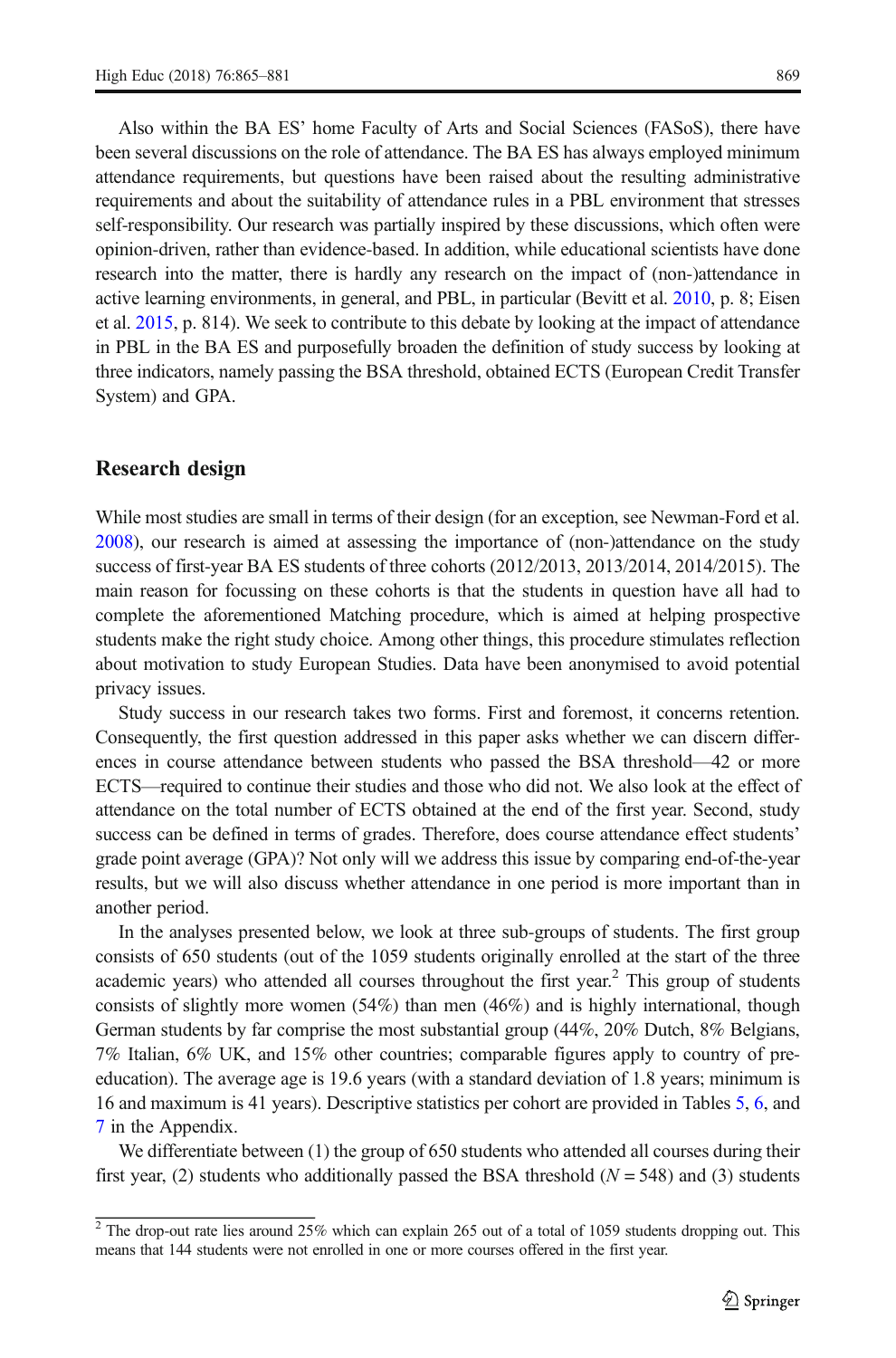Table 1 Sub-groups of students included in the analyses

| Total enrolment                                                              | 1059 |
|------------------------------------------------------------------------------|------|
| Students who attended all courses throughout the first year                  | 650  |
| And passed the BSA threshold of 42 out of 60 ECTS                            | 548  |
| And attended the minimum required meetings for all courses in the first year | 326  |

who also attended the minimum number of required meetings at the end of the first year  $(N =$ 326) (Table 1).<sup>3</sup> The descriptive statistics remain by and large the same for these groups of students. The rationale for narrowing down the sample of students is that we may expect that students who pass the BSA threshold, and those who do not only pass this threshold but who also attend the minimum number of required meetings, tend to be the more committed students. When attendance matters for the most committed students, then it is very likely that attendance matters for all students (cf. Romer [1993\)](#page-16-0).

Table [8](#page-13-0) in the Appendix presents the courses offered in the first year of the BA ES. Some skills courses are not graded in accordance with the  $1-10$  Dutch numerical scale,<sup>4</sup> but with a fail, pass or excellent. Attendance and ECTS for these courses are included in our attendance and ECTS measures, but these courses are excluded when we calculate GPA.

Our main independent variable of interest is attendance. Table [9](#page-13-0) in the Appendix displays the minimum and maximum number of tutorials students need to or can attend during a period, or at the end of each period including the end of the first year (period 5). A student who has met the minimum attendance requirements at the end of the first year has attended 53 to 60 tutorials whereas a student who did not miss any meetings attended no less than 74 to 79 tutorials. Since the number of total and required tutorials as well as curriculum changes varies per cohort<sup>5</sup>, we express attendance as a ratio of total meetings (Table [9](#page-13-0) in the Appendix).

Our main dependent variable is study success. Specifically, we look at three forms of study success, namely passing the BSA threshold, obtained ECTS and GPA. Meeting the BSA threshold is operationalised as a dummy variable  $(1 =$  having earned 42 or more ECTS). Obtained ECTS is operationalised as a ratio of total ECTS (60 credits). GPA is an average of obtained grades (on a scale from 1 to 10) weighted by the number of ECTS for the respective courses. In the statistical models presented below, we include several control variables: gender  $(0 = \text{men}; 1 = \text{woman})$ , age (number of years), nationality (country) and pre-education (country).

#### Impact of attendance on receiving a positive BSA

The first question we take up is whether attending more tutorials increases the likelihood of passing the BSA threshold. Table [2](#page-6-0) presents the results of a logit regression model exploring the effects of the total number of attended tutorials at the end of the first year on meeting the BSA requirement  $(1 = yes; 0 = no)$ . The model controls for gender, age, nationality and country of pre-education.

<sup>&</sup>lt;sup>3</sup> The total numbers of students may alter slightly depending on missing data on the measurement of study success.

Where a 10 is the highest possible grade and a 6 is the minimum passing grade.

<sup>&</sup>lt;sup>5</sup> The course Fault Lines was a lecture based course in 2012–2013, with PBL sessions being (re-)introduced in 2013–2014. This is also partly the reason why the number of required and total meetings increased respectively from 53 to 60 and from 74 to 79 for cohorts 2013–2014 and 2014–2015.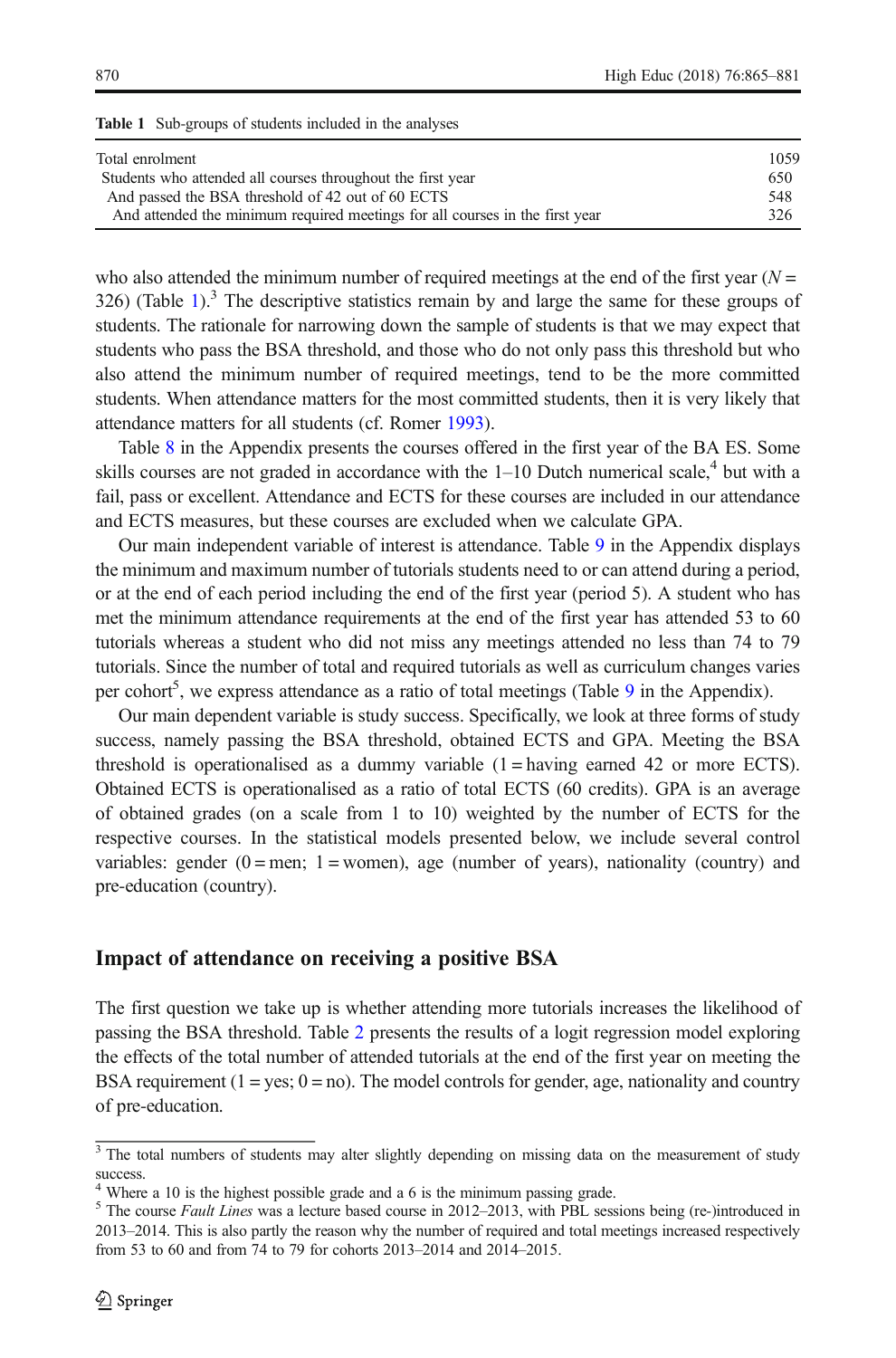|                            | ALL       |       |      |          |       |      | <b>MIN</b> |  |  |
|----------------------------|-----------|-------|------|----------|-------|------|------------|--|--|
|                            | β         | s.e.  | sig. | β        | s.e.  | sig. |            |  |  |
| Cum. attendance end year 1 | 15.781    | 1.684 | **   | 15.122   | 4.032 | **   |            |  |  |
| Gender                     | $-0.178$  | 0.284 |      | $-0.652$ | 0.463 |      |            |  |  |
| Age                        | $-0.043$  | 0.075 |      | $-0.038$ | 0.124 |      |            |  |  |
| Nationality                | 0.122     | 0.105 |      | 0.078    | 0.187 |      |            |  |  |
| Pre-education              | $-0.111$  | 0.102 |      | $-0.204$ | 0.184 |      |            |  |  |
| Constant                   | $-10.495$ | 1.924 | **   | $-9.253$ | 4.513 | *    |            |  |  |
| N                          | 650       |       |      | 352      |       |      |            |  |  |
| Log likelihood             | $-184$    |       |      | $-82$    |       |      |            |  |  |
| McFadden $R^2$ (adj.)      | 0.348     |       |      | 0.111    |       |      |            |  |  |

<span id="page-6-0"></span>Table 2 Effect of attendance on meeting the binding study advice of 42 ECTS

Notes: Shown are the results of a logit regression model estimating the probability that a student meets the binding study advice. MIN stands for students who attended the required number of tutorials to pass for attendance

 $*_{p}$  < 0.05;  $*_{p}$  < 0.01

Attendance has a positive and statistically significant effect on meeting the BSA requirement. Substantive effects cannot be directly interpreted from the regression results presented in Table 2. Therefore, we have calculated the effects of attendance for a German woman of 20 years who received her pre-education in Germany. This "type" of student was chosen because it is the most common student of the first year (see Tables [5,](#page-12-0) [6,](#page-12-0) and [7](#page-12-0) in the Appendix). In addition, annual study progress data from our student advisors shows that they are the best-performing students and often are present during almost all meetings. In other words, we may expect the least impact of attendance for this type of student (cf. Woodfield et al. [2006\)](#page-16-0). Students who attended all meetings (100%, 74 meetings for cohort 2012–2013 or 79 meetings for cohorts 2013–2014 and 2014–2015) have a 99% probability of meeting the BSA of 42 or more ECTS whereas this probability is 46% for students who attended the minimum number of meetings (72% of the total number of meetings). We get very similar results when we restrict the analysis to students who have at least attended the required number of meetings in order to pass for attendance (MIN).

### Impact of attendance on obtained ECTS

We also explore the effect of attendance on the total ECTS obtained at the end of the first year. Some descriptive statistics (Table [3](#page-7-0)) are already quite revealing. Students who have earned at least 55 of the maximum of 60 ECTS have attended on average 92% of the total number of tutorials. This is statistically significantly more than students who obtained less than 55 ECTS. All the differences in means reported in Table [3](#page-7-0) are statistically significant ( $p < 0.05$ ) which strongly suggests that students who attend more tutorials also tend to acquire more ECTS.

In Table [4](#page-7-0), we present the results of three ordinary least square regression models which allow us to explore the effect of attendance on the number of earned ECTS at the end of the first year for three different groups of students: all students (ALL;  $N = 650$ ), students who met the BSA requirement (BSA;  $N = 548$ ) and students who met the BSA requirement and who also attended the minimum number of required meetings at the end of the first year (BSA + MIN;  $N = 326$ ).

The beta coefficient of our main independent variable of interest, the percentage of attended meetings of the total number of meetings at the end of the first year, is positive and statistically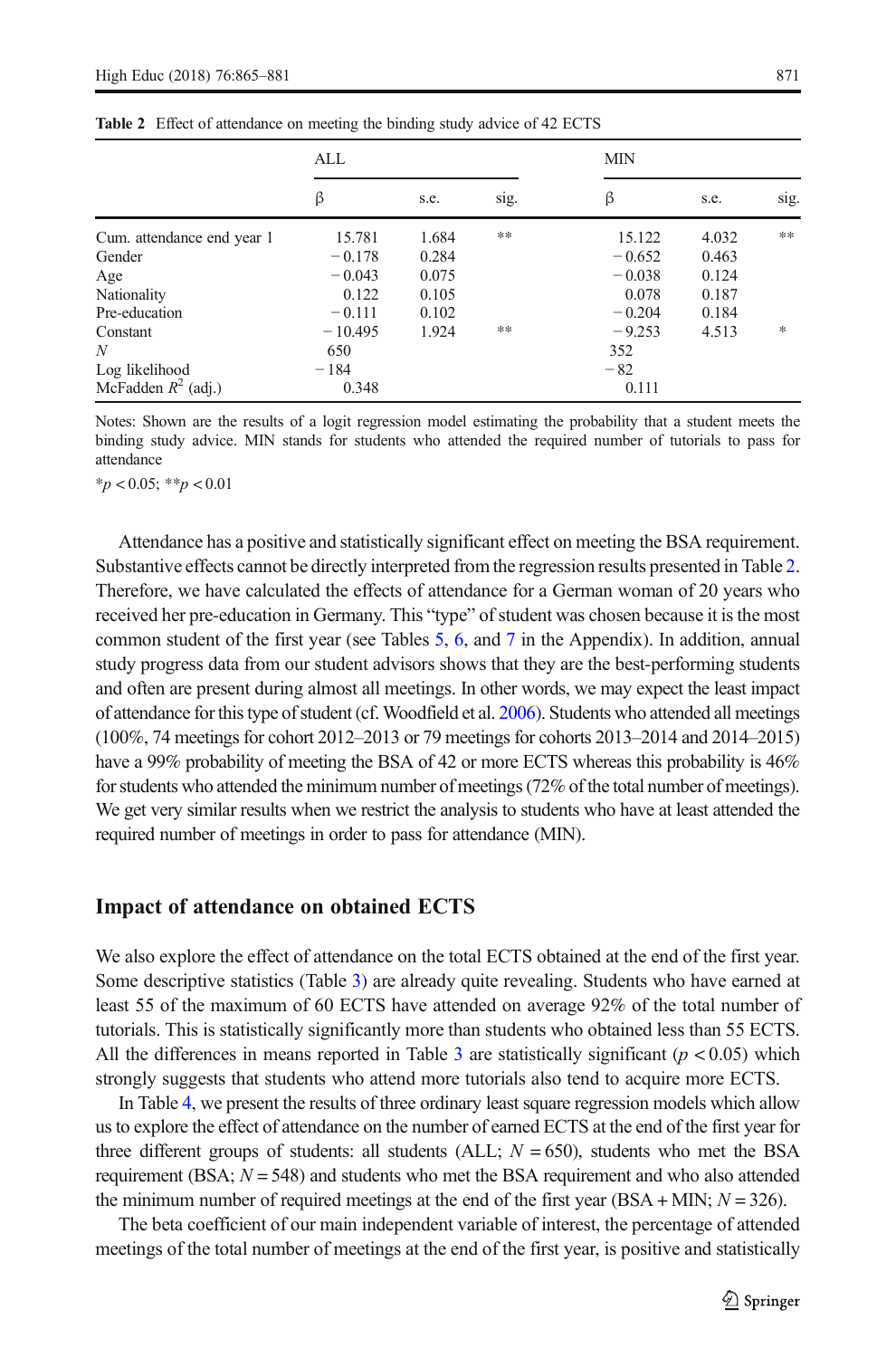| <b>ECTS</b> | Mean | <b>SD</b> | N   | Min  | Max   |
|-------------|------|-----------|-----|------|-------|
| < 42        | 70.5 | 19.1      | 103 | 1.3  | 94.9  |
| $42 - 48$   | 82.8 | 7.4       | 88  | 56.8 | 96.2  |
| $49 - 54$   | 86.4 | 6.5       | 88  | 68.9 | 98.7  |
| $55 - 60$   | 91.6 | 5.3       | 371 | 74.3 | 100.0 |
| Total       | 86.4 | 12.0      | 650 | 1.3  | 100.0 |

<span id="page-7-0"></span>Table 3 Average attendance in percentage of total meetings per ECTS group

Notes: all differences in means are statistically significantly different at  $p < 0.05$  (ANOVA,  $F = 143.99$ ,  $p < 0.001$ )

significant for all three groups of students. Yet, the size of the beta coefficient, and hence the impact of attendance, is declining. This is clearly shown when we look at the substantive effects. Each 1% additional percentage attendance translates into 1.5% extra obtained ECTS when we look at the whole pool of students who have attended all courses throughout the year. The difference in average percent attended meetings between the group of students who obtained 42–48 ECTS  $(82.8\%)$  and those who acquired 55–60 ECTS  $(91.6\%)$  is  $8.8\%$ (Table 3). This difference translates into 13.2% extra earned ECTS (8.8%  $\times$  1.5%), that is 7.9 ECTS (13.2% of 60 ECTS).

|                                        | ALL      |       |      | <b>BSA</b> |       |      | BSA + MIN |       |      |
|----------------------------------------|----------|-------|------|------------|-------|------|-----------|-------|------|
|                                        | $\beta$  | s.e.  | sig. | $\beta$    | s.e.  | sig. | β         | s.e.  | sig. |
| Cum. attendance end year 1             | 1.468    | 0.053 | ***  | 0.675      | 0.055 | ***  | 0.601     | 0.094 | ***  |
| Gender (male $= 0$ )                   | 0.014    | 0.013 |      | 0.009      | 0.007 |      | 0.012     | 0.010 |      |
| Age                                    | $-0.003$ | 0.003 |      | $-0.001$   | 0.002 |      | $-0.001$  | 0.003 |      |
| Nationality (Dutch = base category)    |          |       |      |            |       |      |           |       |      |
| Belgium                                | 0.105    | 0.041 | ***  | 0.046      | 0.025 | *    | 0.028     | 0.032 |      |
| Germany                                | 0.069    | 0.035 | **   | 0.062      | 0.021 | **   | 0.056     | 0.030 | *    |
| Italy                                  | 0.110    | 0.047 | **   | 0.031      | 0.028 |      | 0.029     | 0.033 |      |
| UK                                     | 0.0223   | 0.038 |      | 0.015      | 0.023 |      | 0.034     | 0.030 |      |
| Other                                  | 0.051    | 0.031 | *    | 0.017      | 0.019 |      | 0.092     | 0.028 |      |
| $Pre-eduction (Dutch = base category)$ |          |       |      |            |       |      |           |       |      |
| Belgium                                | $-0.061$ | 0.039 |      | $-0.019$   | 0.024 |      | $-0.014$  | 0.031 |      |
| Germany                                | $-0.041$ | 0.037 |      | $-0.046$   | 0.023 | **   | $-0.050$  | 0.032 |      |
| Italy                                  | $-0.076$ | 0.051 |      | $-0.023$   | 0.031 |      | $-0.032$  | 0.037 |      |
| UK                                     | $-0.045$ | 0.039 |      | $-0.025$   | 0.024 |      | $-0.061$  | 0.031 | *    |
| Other                                  | $-0.038$ | 0.031 |      | $-0.017$   | 0.019 |      | $-0.026$  | 0.028 |      |
| Constant                               | $-0.384$ | 0.082 | ***  | 0.322      | 0.062 | ***  | 0.417     | 0.112 | ***  |
| N                                      | 650      |       |      | 548        |       |      | 326       |       |      |
| Root MSE                               | 0.157    |       |      | 0.084      |       |      | 0.085     |       |      |
| Adj. $R^2$                             | 0.566    |       |      | 0.250      |       |      | 0.130     |       |      |

Table 4 Effect of attendance on obtained ECTS at the end of the first year

Notes: Shown are the results (beta coefficients and their standard errors) of an ordinary least regression model on the number of ECTS obtained at the end of the first year. The model is run for all students (ALL), for students who met the BSA requirement (BSA) and for students who met the BSA requirement and attended the minimum number of required meetings at the end of the first year (BSA + MIN)

 $*_{p}$  < 0.10;  $*_{p}$  < 0.05;  $*_{p}$  < 0.01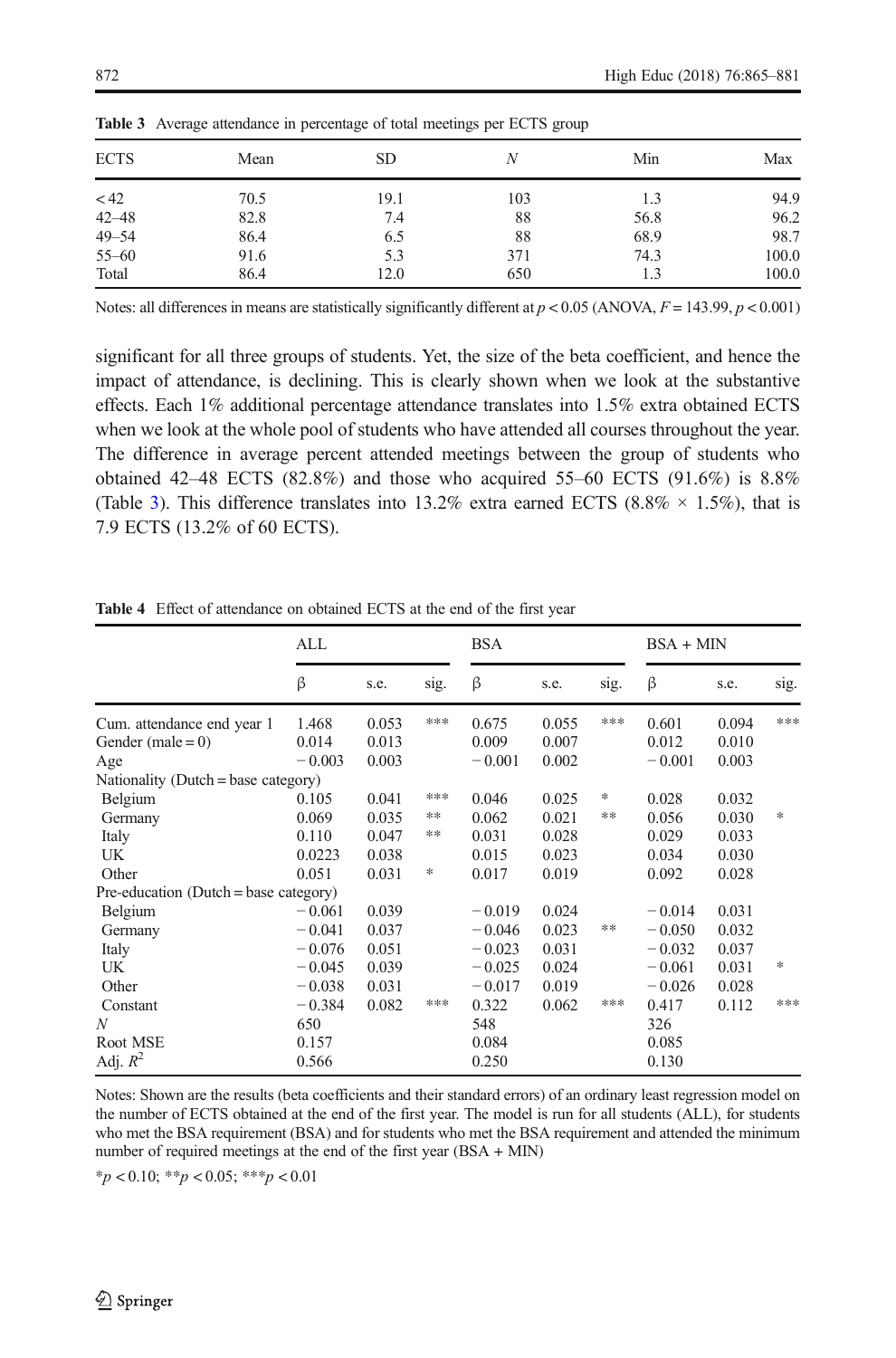When we confine the analysis to students who have obtained their BSA or who have their BSA and attended the minimum required meetings for all courses (BSA + MIN) then attendance still matters. For these students, each 1% additional percentage attendance results in 0.6 to 0.7% extra obtained ECTS. The minimum required percentage of meetings that a student needs to have attended at the end of the academic year is 72 to 76% (Table [8\)](#page-13-0). The difference in earned ECTS with a student who has attended all meetings (100%) is 14.4 to 16.8 ECTS (i.e. 24–28%  $\times$  0.6%).

#### Impact of attendance on GPA

The previous analyses on the impact of attendance on receiving a positive BSA and on earned ECTS focused on study success at the end of the academic year. A focus on GPA allows us to assess the impact of attendance on study success at multiple time points throughout the academic year. In the BA ES, courses are taught in five periods whereby the last week is mostly kept free from teaching because of examinations.<sup>6</sup> Another major advantage of looking at the impact of attendance per period is that we can control for GPA obtained in the previous period. The GPA of the previous period serves as an indicator for commitment to the programme, among other things such as intelligence. Therefore, we are more closely assessing the impact of attendance rather than something such as broader engagement.

Below, we present the results of multilevel mixed regression models which, in addition to cumulative GPA of the previous period, include dummies for each period and cumulative percentage attendance and their interactions as well as several control variables (gender, age, nationality, country of pre-education). The models enable us to assess the impact of attendance on cumulative GPA per period. Periodic GPA is measured for five periods for each student, and students are clustered in three cohorts. We include random effects for each student and three cohorts to control for dependencies arising from clustering. The models also include an autocorrelation coefficient (rho) for periods. The full regression model results are presented in Table [10](#page-14-0) in the Appendix. Figure [1](#page-9-0) displays the impact of attendance for 590 students who attended all courses in the first year. Figure [2](#page-9-0) displays the impact of attendance for 322 students who attended the minimum required of meetings for all courses and who passed the BSA threshold of 42 out of 60 ECTS. Estimates for period 1 cannot be displayed because these observations are dropped from the model while GPA for the previous period is absent.

Three observations are especially noteworthy. First, attendance is statistically significant across the periods and across the groups of students. This result strongly indicates that attendance matters and positively impacts GPA beyond anything else that is captured by the GPA of the previous period. Attendance matters even for the most engaged and committed students who have attended at least the required number of meetings for all courses offered in the first year and who are well-performing because they received a positive BSA (Fig. [2](#page-9-0)). Although the magnitude of the effect is smaller than for the whole group of students who attended in all courses (Fig. [1](#page-9-0)), the effect is statistically significant and adds to the effect of GPA obtained in the previous period. Depending on the period and on the group of students,

<sup>6</sup> Periods 1, 2, 4 and 5 last 8 weeks and period 3 lasts 4 weeks.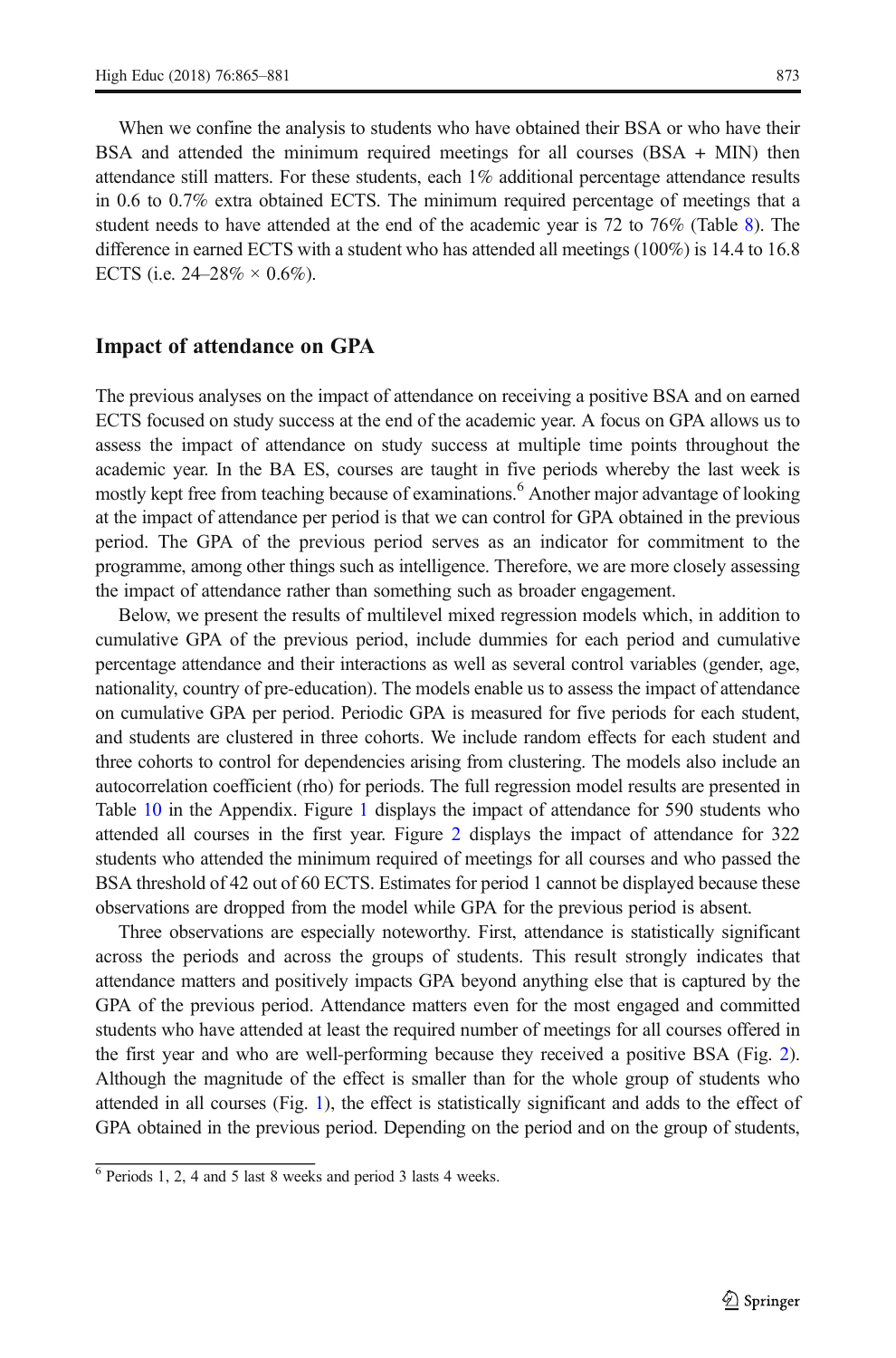<span id="page-9-0"></span>

Fig. 1 Effect of attendance on the cumulative grade point average per period. Notes: Shown are estimated cumulative GPA and 95% confidence intervals. The dashed line indicates the passing grade for a course (6.0). The estimates are based on a multilevel mixed linear regression model whereby 590 students (who attended all courses in the first year) are clustered in three cohorts and which includes an autocorrelation coefficient (rho) to control for over-time (cross-period) dependencies (full model results are shown in Table [10](#page-14-0) in the Appendix)

the magnitude of the effect of attendance varies. The difference in GPA at the end of period 5 between a student who attended all meetings (100%) and a student who attended the minimum required number of meetings (70%, Table [9](#page-13-0) in the Appendix) is 1.04 for the whole population of students who attended in all courses (Fig. 1) and 0.77 for the group of students who attended at least the required number of meetings and who obtained a positive BSA (Fig. 2).

A second interesting result in Fig. 1 is that the impact of attendance in period 3 is smaller than for periods 2, 4 and 5. The difference in cumulative GPA between a student who attended 70% of the meetings compared to a student who attended 100% is 0.54 for period 3, but about 1.0 for the other three periods (respectively 1.06, 1.0 and 1.04 for periods 2, 4 and 5). This result may be explained by the shorter time span of the module which is 4 instead of 8 weeks.



Fig. 2 Effect of attendance on the cumulative grade point average per period. Notes: Shown are estimated cumulative GPA and 95% confidence intervals. The dashed line indicates the passing grade for a course (6.0). The estimates are based on a multilevel mixed linear regression model whereby 322 students (who attended the minimum required of meetings and who obtained the BSA threshold of 42 out of 60 ECTS) are clustered in three cohorts and which includes an autocorrelation coefficient (rho) to control for over-time (cross-period) dependencies (full model results are shown in Table [10](#page-14-0) in the Appendix)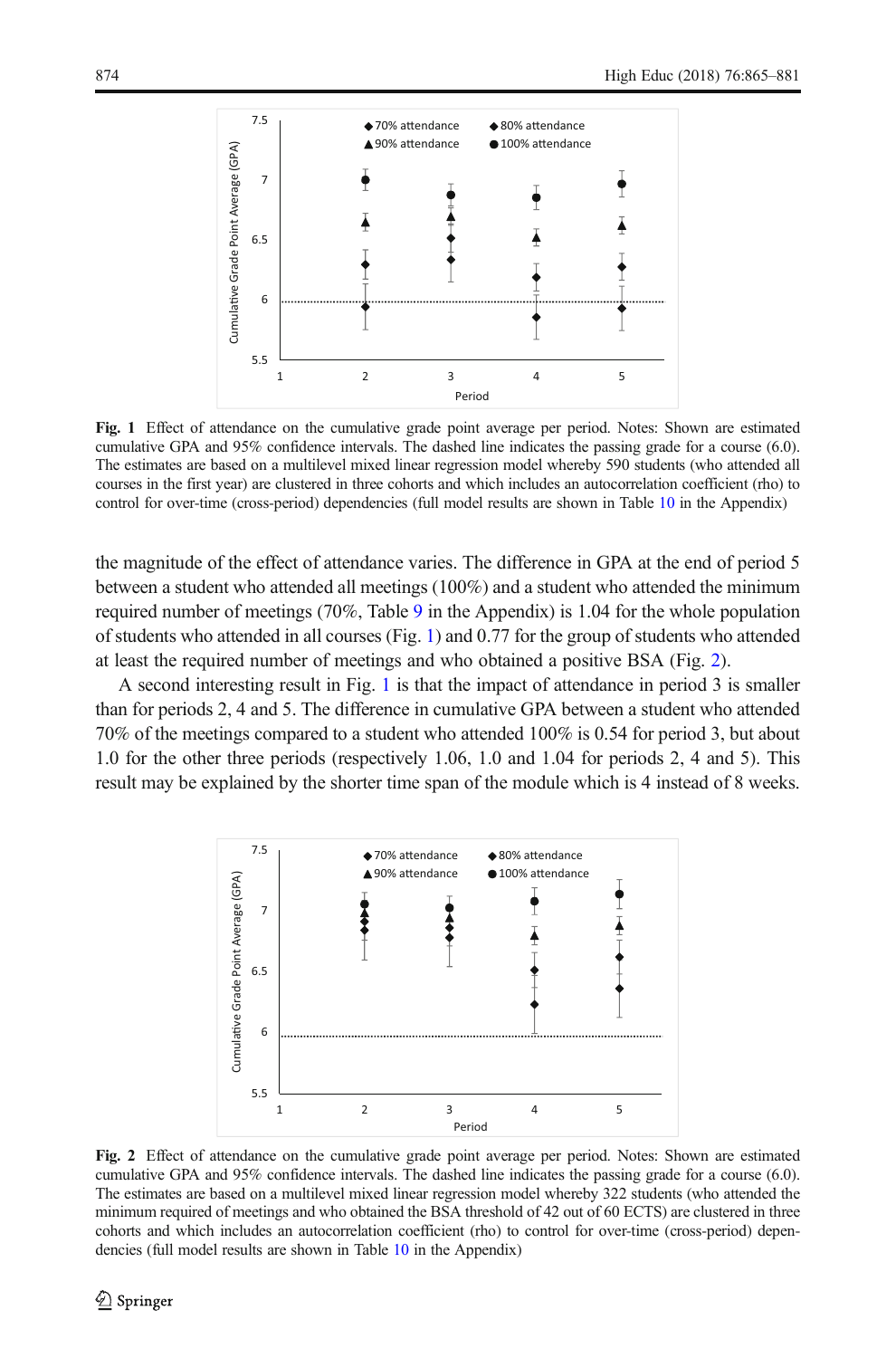A third remarkable observation in Fig. [2](#page-9-0) is that the impact of attendance is much smaller for periods 2 and 3 when compared to periods 4 and 5. In periods 2 and 3, the difference in cumulative GPA between a student who attended 70% of the meetings and a student who attended 100% is 0.21 and 0.24, but it is 0.85 and 0.77 for periods 4 and 5. This result suggests that attendance matters also for the highly motivated student and especially so in the longer run. The 95% confidence intervals in Fig. [2](#page-9-0) tend to be considerably larger for the estimates for 70 and 80% attendance and that is because the highly motivated students tend to attend most meetings. Average cumulative attendance is 93% with a standard deviation of 5.7%. Nevertheless, even though practically all these students attend most meetings, the difference in cumulative GPA between a student who attended 90% of the meetings compared to a student who attended 100% is 0.28 for period 4 and 0.26 period 5, and these differences are statistically significant. Thus, our overall conclusion is that attendance matters for study success in a PBL environment, also for the diligent and well-performing student.

#### Discussion and conclusions

We started our study by asking whether and to what extent attendance matters for study success in a PBL teaching and learning environment. The findings presented above suggest that attendance has a clear additive impact beyond "active engagement" (Gracia and Jenkins [2002](#page-15-0)) or "commitment to PBL" (van Berkel and Schmidt [2000\)](#page-16-0). Readers may still raise the (valid) question of whether all of this does not generally depend on the nature of PBL or on students' overall commitment, or whether certain rules create a certain behaviour. In addition, since the bestperforming students also attend more meetings, the results may be due to a certain level of endogeneity. Yet, our data enable us us to look into this by differentiating within the group of students. We find an effect of attendance for different measures of first-year study success in the BA ES (BSA, ECTS, GPA) and at various points of time (per period and end of the year). Even among the committed students, those who met the minimum attendance requirements in all courses, we see that higher attendance has a substantial impact on the amount of ECTS obtained and the end-of-year GPA. Note that these results are found when we control for severable other factors such as gender, age, nationality, pre-education and GPA of the previous period.

All three cohorts studied underwent a Matching procedure, which forces prospective students to reflect on their study choice before the start of the studies, which results in a base line commitment. Attendance should also matter, because the committed student needs to be nourished and confirmed in her committed behaviour or otherwise she will be disillusioned early on. That is, we think that it is through an "ethos of attendance" (Trotter and Roberts [2006](#page-16-0), p. 382; cf. Rau and Durand [2000](#page-15-0)) that attendance matters and is particularly important in a PBL learning environment. Therefore, we think it is safe to conclude that attendance matters for study success, also for the committed, participating and well-prepared student. As such, we agree with Newman-Ford et al.  $(2008, p. 713)$  $(2008, p. 713)$  $(2008, p. 713)$  that "the inescapable conclusion is that attendance is a direct determinant of academic performance and attainment".

This brings us back to the policy question that served as one of the starting points of our research, namely whether or not to stick to the minimum attendance requirements in the BA ES.7 One of the main arguments underlying the discussions about attendance rules at FASoS is

<sup>7</sup> Our data also allows us to look at course level, something which can be particularly useful for both course development and curriculum design.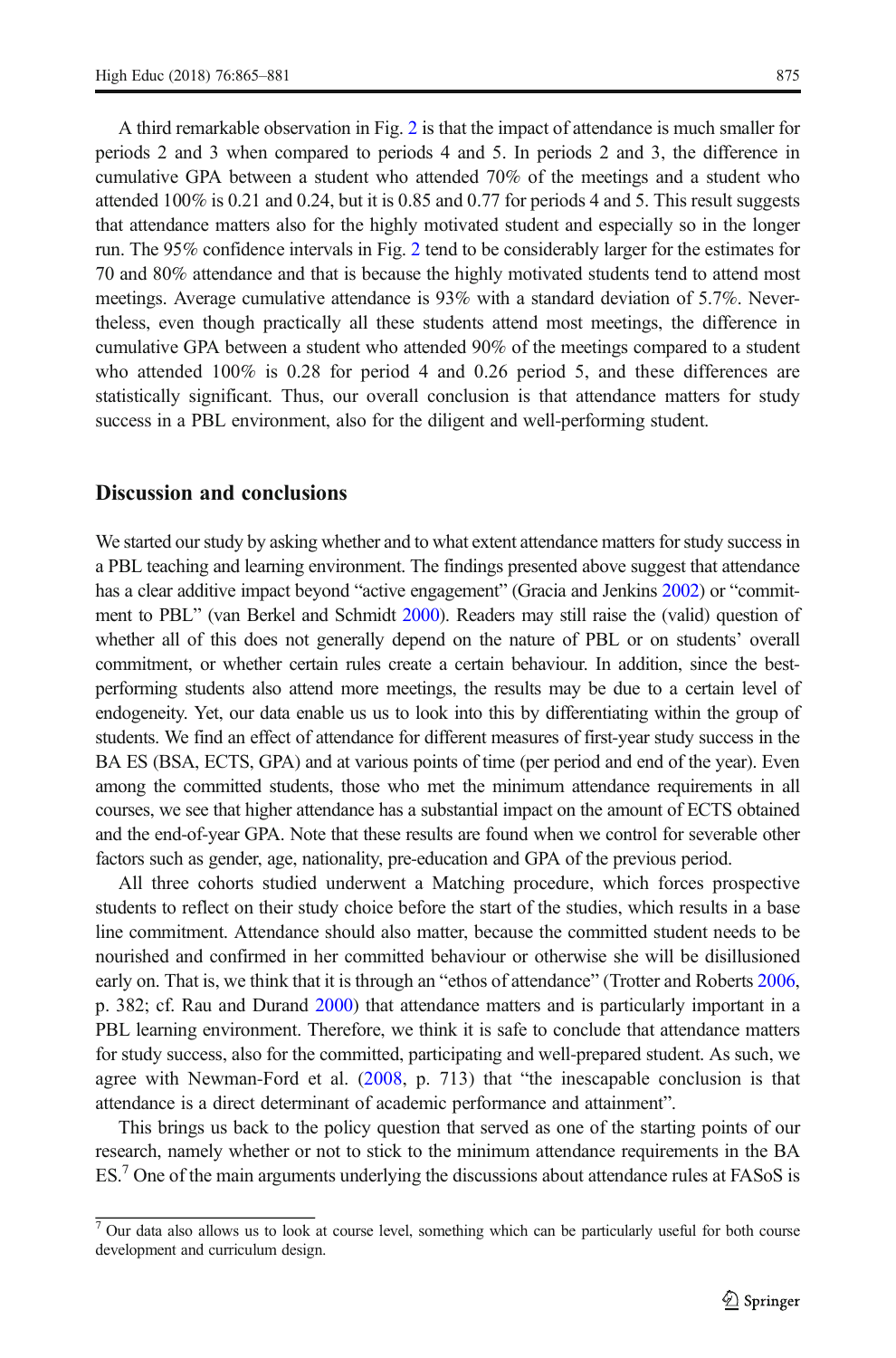that it is deemed crucial for effective student performance in a programme based on PBL. Our results indicate that attendance matters more for later periods in the first year. This may be due to decreasing engagement (Brahm et al. [2017;](#page-15-0) Korhonen et al. [2017\)](#page-15-0). These results may serve as an argument to have a minimum attendance policy throughout the first year.

As such, our data underline the importance of attendance. The importance of integrating first-year students into academia may be reason enough to apply minimum attendance requirements for first-year courses.<sup>8</sup> In the words of Bevitt et al.  $(2010, p. 12)$  $(2010, p. 12)$ :

A strong steer at the start of a university career may help to counter stereotypical assumptions about attendance and help to encourage good study and attendance habits from the start. A progressively lighter touch may then be used in subsequent years of study as the students' autonomy increases.

In fact, Trotter and Roberts ([2006](#page-16-0)) present evidence that shows that the best retention rates are achieved by universities where attendance is required and is strictly monitored.

Yet, one could imagine several other policy responses beyond minimum attendance requirements that might actually fit better with the philosophy of PBL. For instance, Rodgers ([2002](#page-16-0)) experimented with an incentive scheme. While attendance did increase, it did not lead to better performance (cf. Eisen et al. [2015,](#page-15-0) p. 815). Another option is discussed by Moore et al. (2003; cf. Credé et al. [2010](#page-15-0), pp. 286–287), who also found that attending class has an influence on results. They showed these findings to students, which resulted in higher class attendance. However, the authors also note that such efforts will probably not have an influence on students who are less concerned about their education.

As was discussed earlier, there are other factors that influence study success, ranging from learning environment to personal factors. Even when we cannot completely rule out the influence of other factors, the findings presented here suggest a noticeable effect of attendance on study success. Hence, it certainly is worth emphasising the importance of attendance. As Gump ([2005](#page-15-0), p. 21) explains "attendance should be one of the easiest variable for students to control. Students who wish to succeed academically should attend class, and instructors should likewise encourage class attendance". Yet, in PBL in particular, it is not just attendance that should matter for building learning communities, but also preparation and participation (cf. Remedios et al. [2008](#page-15-0)). Since our data is administrative in nature, we cannot reflect on these and other factors (e.g. motivation and self-efficacy). In addition, to colour-in the quantitative data, it would also be interesting to ask students for their view on the importance of attendance. These are issues that we plan to look at in our future research.

Acknowledgments We would like to thank the participants in the 2nd Conference on Teaching and Learning Politics, International Relations and European Studies (Brussels, 9–10 June 2016), the participants in the 46th Annual UACES Conference (London, 5–7 September 2016), and faculty colleagues in the "Politics and Culture in Europe" seminar for feedback on earlier versions of this manuscript.

We would also like to thank Maastricht University's Faculty of Arts and Social Sciences for administrative and financial support for this research and, in particular, Maike Schmeitz for her assistance at the start of the project.

We thank both anonymous reviewers for their thorough and constructive feedback.

<sup>&</sup>lt;sup>8</sup> For suggestions for minimum attendance thresholds or tipping points for intervention, see Bevitt et al. [2010](#page-14-0); Jansen and Suhre [2010.](#page-15-0)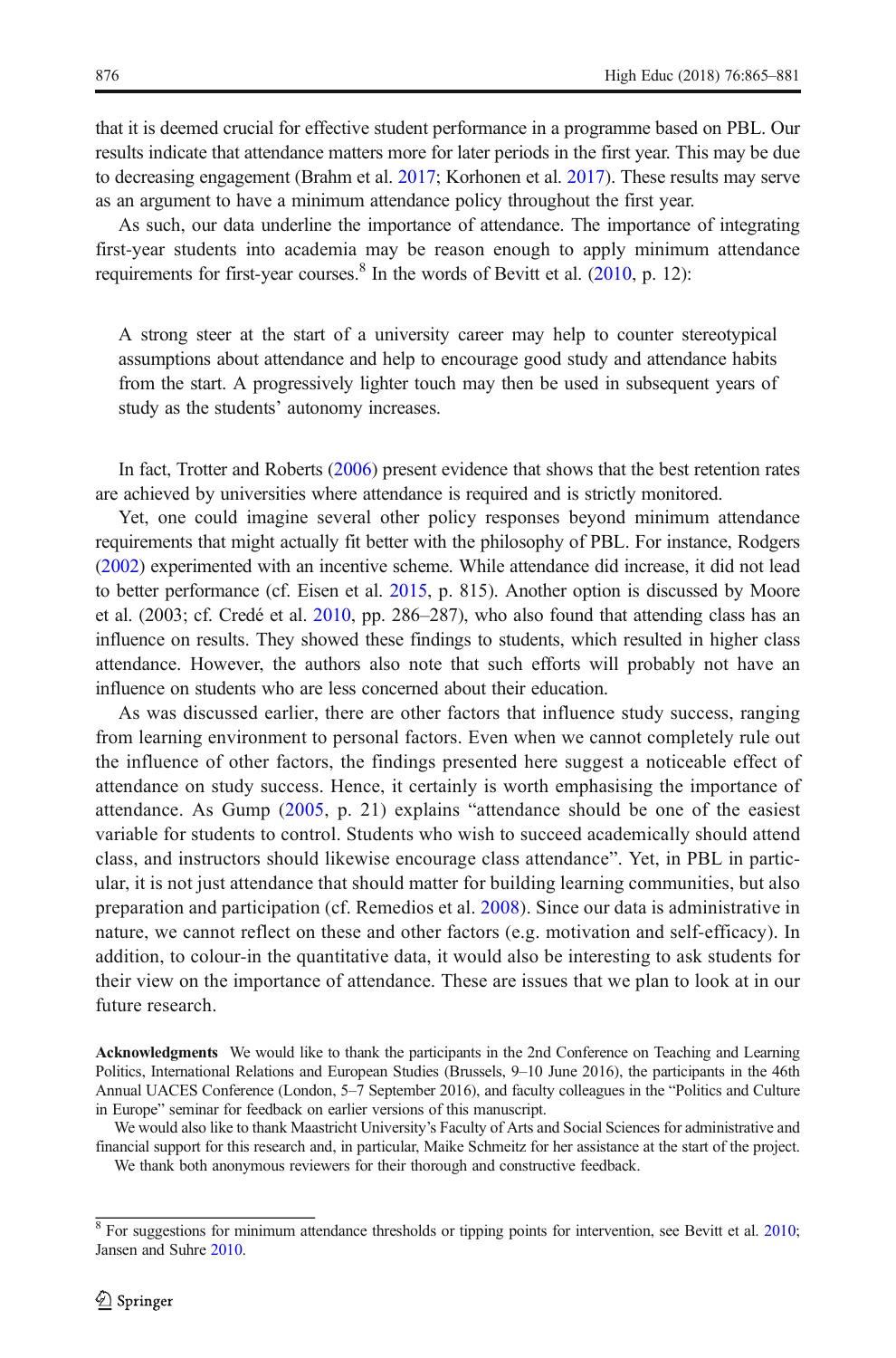# <span id="page-12-0"></span>Appendix

### Table 5 Gender

| Cohort    | Male |      | Female | Total |     |
|-----------|------|------|--------|-------|-----|
|           | N    | $\%$ | N      | $\%$  | N   |
| 2012-2013 | 90   | 45.9 | 106    | 54.1  | 196 |
| 2013-2014 | 84   | 46.2 | 98     | 53.8  | 182 |
| 2014-2015 | 125  | 45.6 | 149    | 54.4  | 274 |
| Total     | 299  | 45.9 | 353    | 54.1  | 652 |

## Table 6 Age

| Cohort        | Mean | SD   | Min | Max |
|---------------|------|------|-----|-----|
| $2012 - 2013$ | 19.7 | 2.43 | 17  | 41  |
| 2013-2014     | 19.6 | 1.53 | 16  | 28  |
| 2014-2015     | 19.6 | 1.53 | 18  | 27  |
| Total         | 19.6 | 1.84 | 16  | 41  |

Table 7 Nationality and country of pre-education

|             | Nationality |       | Pre-education |       |  |
|-------------|-------------|-------|---------------|-------|--|
|             | N           | $\%$  | N             | $\%$  |  |
| Netherlands | 132         | 20.2  | 104           | 16.0  |  |
| Belgium     | 54          | 8.3   | 73            | 11.2  |  |
| German      | 286         | 43.9  | 259           | 39.7  |  |
| UK          | 41          | 6.3   | 44            | 6.7   |  |
| Italy       | 44          | 6.7   | 38            | 5.8   |  |
| Other       | 95          | 14.6  | 134           | 20.6  |  |
| Total       | 652         | 100.0 | 652           | 100.0 |  |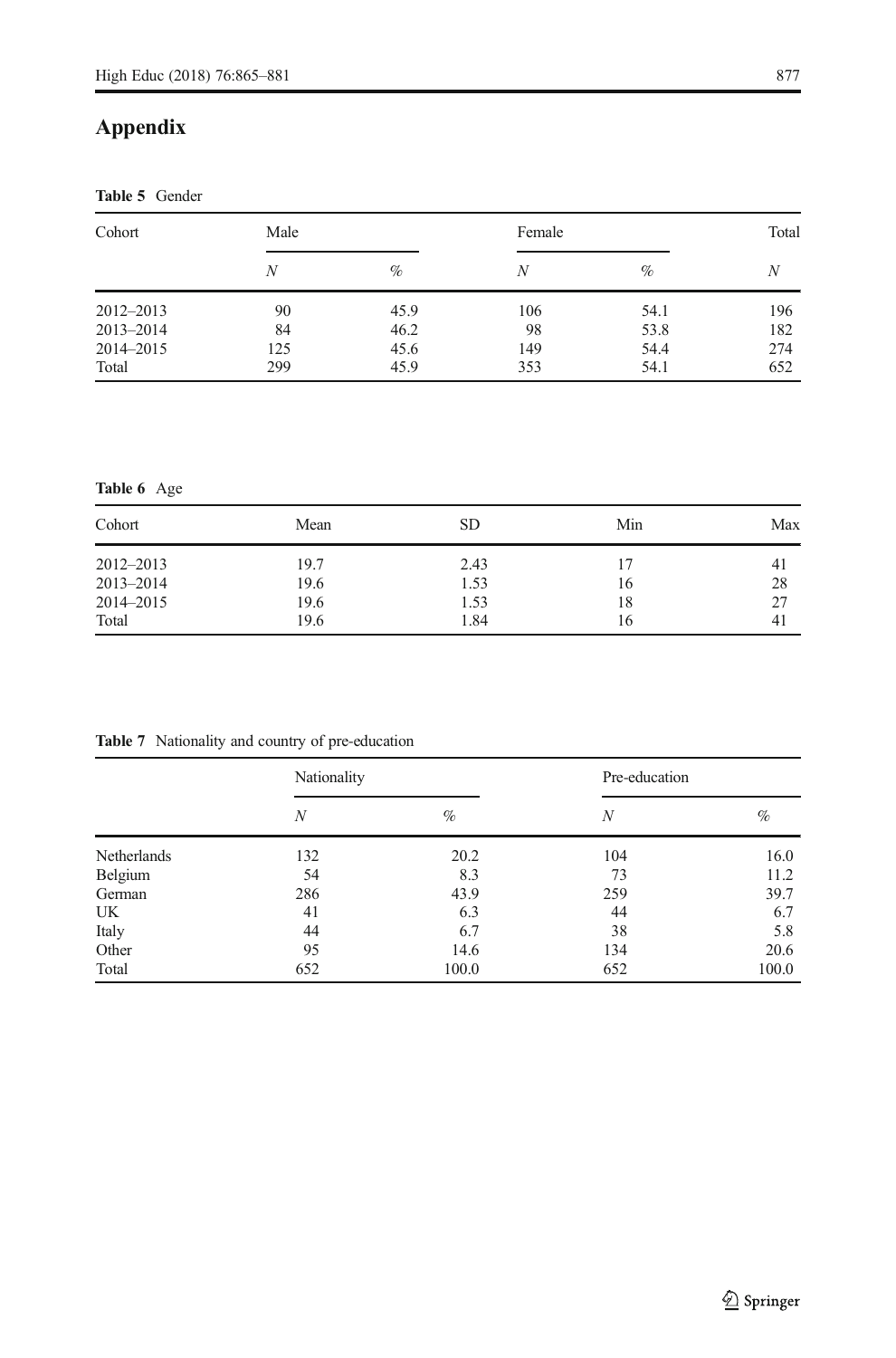| Course         | Title                                              | Period  | Grade    | <b>ECTS</b>    |
|----------------|----------------------------------------------------|---------|----------|----------------|
| EUS1000        | The Idea of Europe                                 |         | $1 - 10$ | 5              |
| <b>EUS1001</b> | Introduction to Academic Research and Writing      |         | $1 - 10$ | 5              |
| <b>EUS1500</b> | Academic English Writing Skills                    |         | $1 - 10$ | 1.5            |
| EUS1507        | English Language Diagnostic Test                   |         | P        | 0.5            |
| EUS1002        | <b>Bloody Diversity</b>                            |         | $1 - 10$ | 9              |
| EUS1501        | Academic English Writing and Presentation Skills   |         | $1 - 10$ | 2              |
| <b>EUS1007</b> | Europe and Global Politics Since World War II      |         | $1 - 10$ | 4.5            |
| EUS1505        | What is Good Science?                              |         | F/P/E    | $\overline{c}$ |
| EUS1003        | Fault Lines                                        | $3 - 4$ | $1 - 10$ |                |
| EUS1005        | An Economist Point of View                         |         | $1 - 10$ |                |
| EUS1008        | Micro/Macro Economics                              |         | $1 - 10$ | 6              |
| <b>EUS1006</b> | EU Politics: Theories, Institutions and Challenges |         | $1 - 10$ | 9              |
| EUS1504        | Analysing Research Designs                         |         | F/P/E    | 4.5            |
| EUS1508        | Mentor Programme                                   | $1 - 5$ |          |                |
|                |                                                    |         | Total    | 60             |

<span id="page-13-0"></span>Table 8 Course descriptions of the first-year courses of Maastricht University's BA ES

Notes: EUS15008 is not included for attendance, GPA and ECTS. EUS1500 is not included for attendance because the course has no small scale tutorials. EUS1504, EUS1505 and EUS1507 are not included for GPA  $F$  fail,  $P$  pass,  $E$  excellent

| Cohort    | Period         |     | Tutorials/meetings |      |         |         |      | <b>ECTS</b> |       |  |
|-----------|----------------|-----|--------------------|------|---------|---------|------|-------------|-------|--|
|           |                | Min | Tot                | $\%$ | Cum min | Tot cum | $\%$ | N           | N cum |  |
| 2012-2013 | 1              | 10  | 13                 | 0.77 | 10      | 13      | 0.77 | 12          | 12    |  |
|           | 2              | 14  | 19                 | 0.74 | 24      | 32      | 0.75 | 11          | 23    |  |
|           | 3              | 7   | 10                 | 0.70 | 31      | 42      | 0.74 | 6.5         | 29.5  |  |
|           | $\overline{4}$ | 9   | 15                 | 0.60 | 40      | 57      | 0.70 | 17          | 46.5  |  |
|           | 5              | 13  | 17                 | 0.76 | 53      | 74      | 0.72 | 13.5        | 60    |  |
| 2013-2014 | 1              | 11  | 13                 | 0.85 | 11      | 13      | 0.85 | 12          | 12    |  |
|           | 2              | 14  | 19                 | 0.74 | 25      | 32      | 0.78 | 11          | 23    |  |
|           | 3              | 8   | 10                 | 0.80 | 33      | 42      | 0.79 | 6.5         | 29.5  |  |
|           | 4              | 13  | 20                 | 0.65 | 46      | 62      | 0.74 | 17          | 46.5  |  |
|           | 5              | 14  | 17                 | 0.82 | 60      | 79      | 0.76 | 13.5        | 60    |  |
| 2014-2015 | L              | 10  | 13                 | 0.77 | 10      | 13      | 0.77 | 12          | 12    |  |
|           | $\overline{c}$ | 14  | 19                 | 0.74 | 24      | 32      | 0.75 | 11          | 23    |  |
|           | 3              | 7   | 10                 | 0.70 | 31      | 42      | 0.74 | 6.5         | 29.5  |  |
|           | $\overline{4}$ | 15  | 20                 | 0.75 | 46      | 62      | 0.74 | 17          | 46.5  |  |
|           | 5              | 13  | 17                 | 0.76 | 59      | 79      | 0.75 | 13.5        | 60    |  |

Table 9 Number of tutorials/meetings and ECTS per cohort and per period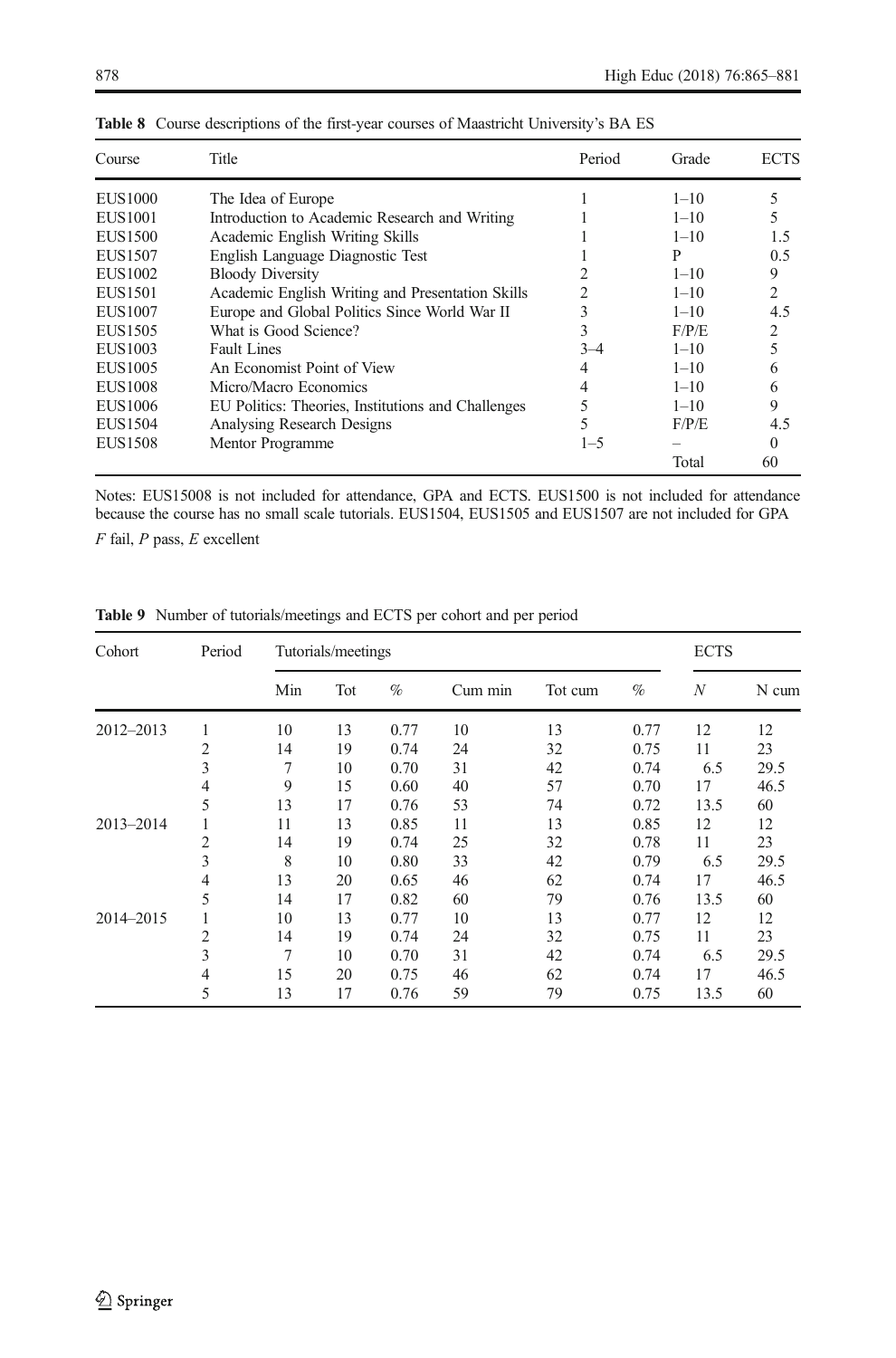|                                                  | ALL     |      | $MIN + BSA$ |         |      |               |
|--------------------------------------------------|---------|------|-------------|---------|------|---------------|
|                                                  | b       | s.e. | sig.        | b       | s.e. | sig.          |
| Lagged cumulative GPA                            | 0.72    | 0.01 | ∗           | 0.71    | 0.02 | $\ast$        |
| Cumulative attendance (%)                        | 3.53    | 0.40 | *           | 0.71    | 0.50 |               |
| Dummy period 3                                   | 1.60    | 0.41 | *           | $-0.13$ | 0.57 |               |
| Dummy period 4                                   | 0.05    | 0.45 |             | $-2.09$ | 0.61 | $\frac{1}{2}$ |
| Dummy period 5                                   | 0.03    | 0.47 |             | $-1.79$ | 0.62 | ∗             |
| Att. $(\%)^*$ Dum. period 3                      | $-1.73$ | 0.44 | *           | 0.10    | 0.61 |               |
| Att. $(\%)^*$ Dum. period 4                      | $-0.20$ | 0.49 |             | 2.11    | 0.66 | $\ast$        |
| Att. $(\%)^*$ Dum. period 5                      | $-0.07$ | 0.51 |             | 1.87    | 0.67 | ×.            |
| Gender (male $= 0$ )                             | 0.00    | 0.04 |             | 0.03    | 0.04 |               |
| Age                                              | 0.00    | 0.01 |             | 0.00    | 0.01 |               |
| Nationality (Dutch = base category)              |         |      |             |         |      |               |
| Belgium                                          | $-0.05$ | 0.12 |             | $-0.06$ | 0.11 |               |
| German                                           | 0.01    | 0.10 |             | 0.07    | 0.11 |               |
| UK                                               | $-0.01$ | 0.11 |             | 0.06    | 0.11 |               |
| Italy                                            | 0.21    | 0.14 |             | 0.06    | 0.12 |               |
| Other                                            | $-0.11$ | 0.09 |             | $-0.12$ | 0.10 |               |
| Country of pre-education (Dutch = base category) |         |      |             |         |      |               |
| Belgium                                          | 0.10    | 0.12 |             | 0.10    | 0.11 |               |
| German                                           | 0.05    | 0.11 |             | 0.00    | 0.11 |               |
| UK                                               | 0.01    | 0.11 |             | $-0.04$ | 0.11 |               |
| Italy                                            | $-0.17$ | 0.15 |             | 0.01    | 0.13 |               |
| Other                                            | 0.03    | 0.09 |             | 0.05    | 0.10 |               |
| Constant                                         | $-1.42$ | 0.40 | ∗           | 1.40    | 0.53 | ∗             |
| rho                                              | 0.12    | 0.04 |             | 0.06    | 0.07 |               |
| Log likelihood                                   | $-1954$ |      |             | $-815$  |      |               |
| Variance cohort                                  | 0.00    | 0.00 |             | 0.00    | 0.00 |               |
| Variance student                                 | 0.09    | 0.02 |             | 0.04    | 0.02 |               |
| Variance residual                                | 0.28    | 0.02 |             | 0.18    | 0.01 |               |

<span id="page-14-0"></span>Table 10 The impact of attendance on the cumulative Grade Point Average (GPA)

Notes: Shown are the results of a multilevel mixed linear regression model whereby students are clustered in three cohorts and which includes an autocorrelation coefficient (rho) to control for over-time (cross-period) dependencies. The analysis for ALL includes 2254 observations for 590 students who attended in all courses of year 1. The analysis for MIN + BSA includes 1265 observations for 322 students who attended the minimum required meetings of all course of year 1 and who surpassed the BSA threshold of 42 out of 60 ECTS

 $*_{p}$  < 0.01

Open Access This article is distributed under the terms of the Creative Commons Attribution 4.0 International License (http://creativecommons.org/licenses/by/4.0/), which permits unrestricted use, distribution, and reproduction in any medium, provided you give appropriate credit to the original author(s) and the source, provide a link to the Creative Commons license, and indicate if changes were made.

## **References**

- Bevitt, D., Baldwin, C., & Calvert, J. (2010). Intervening early: attendance and performance as a trigger for first year support in the biosciences. Bioscience Education, 15(1), 1-14.
- Bijsmans, P., & Harbers, P. (2014). The use of Matching as a study choice aid by Maastricht University's Bachelor in European Studies: facilitating transition to higher education? Journal of Contemporary European Research, 10(4), 456–471.
- Bowen, E., Price, T., Lloyd, S., & Thomas, S. (2005). Improving the quantity and quality of attendance data to enhance student retention. Journal of Further and Higher Education, 29(4), 375–385.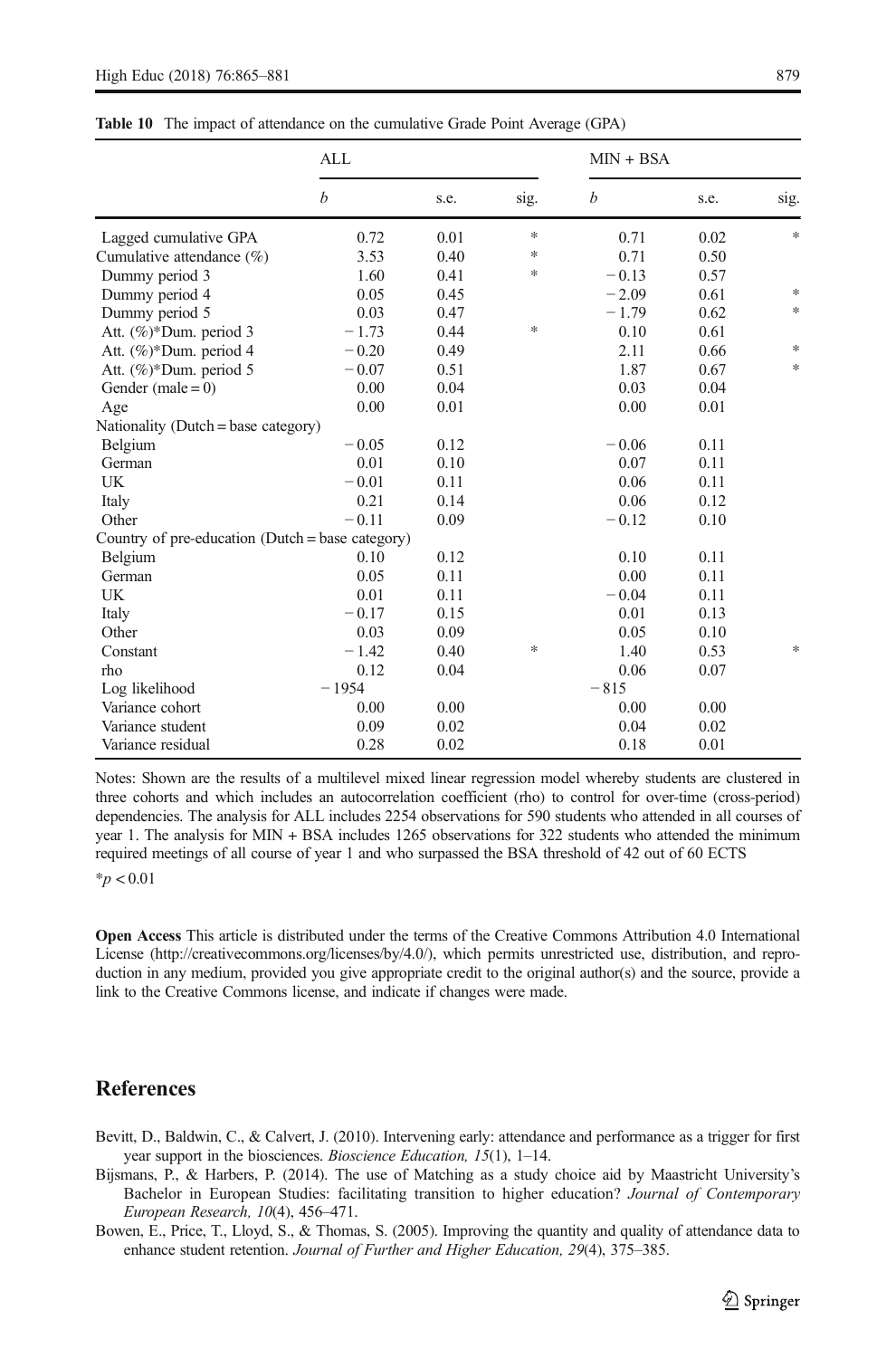- <span id="page-15-0"></span>Brahm, T., Jenert, T., & Wagner, D. (2017). The crucial first year: a longitudinal study of students' motivational development at a Swiss Business School. Higher Education, 73(3), 459–478.
- Briggs, A. R. J., Clark, J., & Hall, I. (2012). Building bridges: understanding student transition to university. Quality in Higher Education, 18(1), 3–21.
- Bruinsma, M., & Jansen, E. P. W. A. (2009). When will I succeed in my first-year diploma? Survival analysis in Dutch higher education. Higher Education Research and Development, 28(1), 99–114.
- Coertjens, L., Brahm, T., Trautwein, C., & Lindblom-Ylänne, S. (2017). Students' transition into higher education from an international perspective. Higher Education, 73(3), 357–369.
- Credé, M., Roch, S. G., & Kieszczynka, U. M. (2010). Class attendance in college: a meta-analytic review of the relationship of class attendance with grades and student characteristics. Review of Educational Research, 80(2), 272–295.
- Durden, G., & Ellis, L. (2003). Is class attendance a proxy variable for student motivation in economics classes? An empirical analysis. International Social Science Review, 78(1–2), 42–46.
- Eisen, D. B., Schupp, C. W., Isseroff, R. R., Ibrahimi, O. A., Ledo, L., & Armstrong, A. W. (2015). Does class attendance matter? Results from a second-year medical school dermatology cohort study. International Journal of Dermatology, 54(7), 807–816.
- Georg, W. (2009). Individual and institutional factors in the tendency to drop out of higher education: A multilevel analysis using data from the Konstanz Student Survey. Studies in Higher Education, 34(6), 647–661.
- Gracia, L., & Jenkins, E. (2002). An exploration of student failure on an undergraduate accounting programme of study. Accounting Education, 11(1), 93-107.
- Gump, S. E. (2005). The cost of cutting class: attendance as a predictor of success. College Teaching, 53(1), 21– 26.
- Jansen, E. P. W. A., & Suhre, C. J. M. (2010). The effect of secondary school study skills preparation on first-year university achievement. Educational Studies, 36(5), 569–580.
- Jansen, E., Suhre, C., & André, S. (2017). Transition to an international degree programme. Preparedness, firstyear experiences and success of students of different nationalities. In E. Kyndt, V. Donche, K. Trigwell, & S. Lindblom-Ylänne (Eds.), Higher education transitions. Theory and research (pp. 47–65). London: Routledge.
- Korhonen, V., Inkinen, M., Mattsson, M., & Toom, A. (2017). Student engagement and the transition from the first to second year in higher education. In E. Kyndt, V. Donche, K. Trigwell, & S. Lindblom-Ylänne (Eds.), Higher education transitions. Theory and research (pp. 113–134). London: Routledge.
- Kyndt, E., Donche, V., Trigwell, K., & Lindblom-Ylänne, S. (Eds.). (2017). Higher education transitions. Theory and research. London: Routledge.
- Leveson, L., McNeil, N., & Joiner, T. (2013). Persist or withdraw: the importance of external factors in students' departure intentions. Higher Education Research and Development, 32(6), 932–945.
- Loyens, S.M.M., Kirschner, P.A., Paas, F. (2012). Problem-based learning. In K.R. Harris, S. Graham, T. Urdan (Eds.), APA educational psychology handbook: Vol. 3. Application to teaching and learning (pp. 403–425). Washington, D.C.: American Psychological Association.
- Marburger, D. R. (2001). Absenteeism and undergraduate exam performance. The Journal of Economic Education, 32(2), 99–109.
- Maurer, H. (2015). Best practices in problem-based learning. In J. Ishiyama, W. J. Miller, & E. Simon (Eds.), Handbook on teaching and learning in political science and international relations (pp. 369–383). Cheltenham: Edward Elgar.
- Maurer, H., & Neuhold, C. (2014). Problem-based learning in European studies. In S. Baroncelli, R. Farneti, I. Horga, & S. Vanhoonacker (Eds.), Teaching and learning the European Union. Traditional and innovative methods (pp. 199–215). Dordrecht: Springer.
- Moore, R., Jensen, M., Hatch, J., Duranczyk, I., Staats, S., & Koch, L. (2003). Showing up: the importance of class attendance for academic success in introductory science courses. The American Biology Teacher, 65(5), 325–329.
- Moust, J. H. C., van Berkel, H. J. M., & Schmidt, H. G. (2005). Signs of erosion: reflections on three decades of problem-based learning at Maastricht University. Higher Education, 50(4), 665–683.
- Newman-Ford, L., Fitzgibbon, K., Lloyd, S., & Thomas, S. (2008). A large-scale investigation into the relationship between attendance and attainment: a study using an innovative, electronic attendance monitoring system. Studies in Higher Education, 33(6), 699–717.
- Rau, W., & Durand, A. (2000). The academic ethic and college grades. Does hard work help students to "make the grade"? Sociology of Education, 73(1), 19–38.
- Remedios, L., Clarke, D., & Hawthorne, L. (2008). The silent participant in small group collaborative learning contexts. Active Learning in Higher Education, 9(3), 201–216.